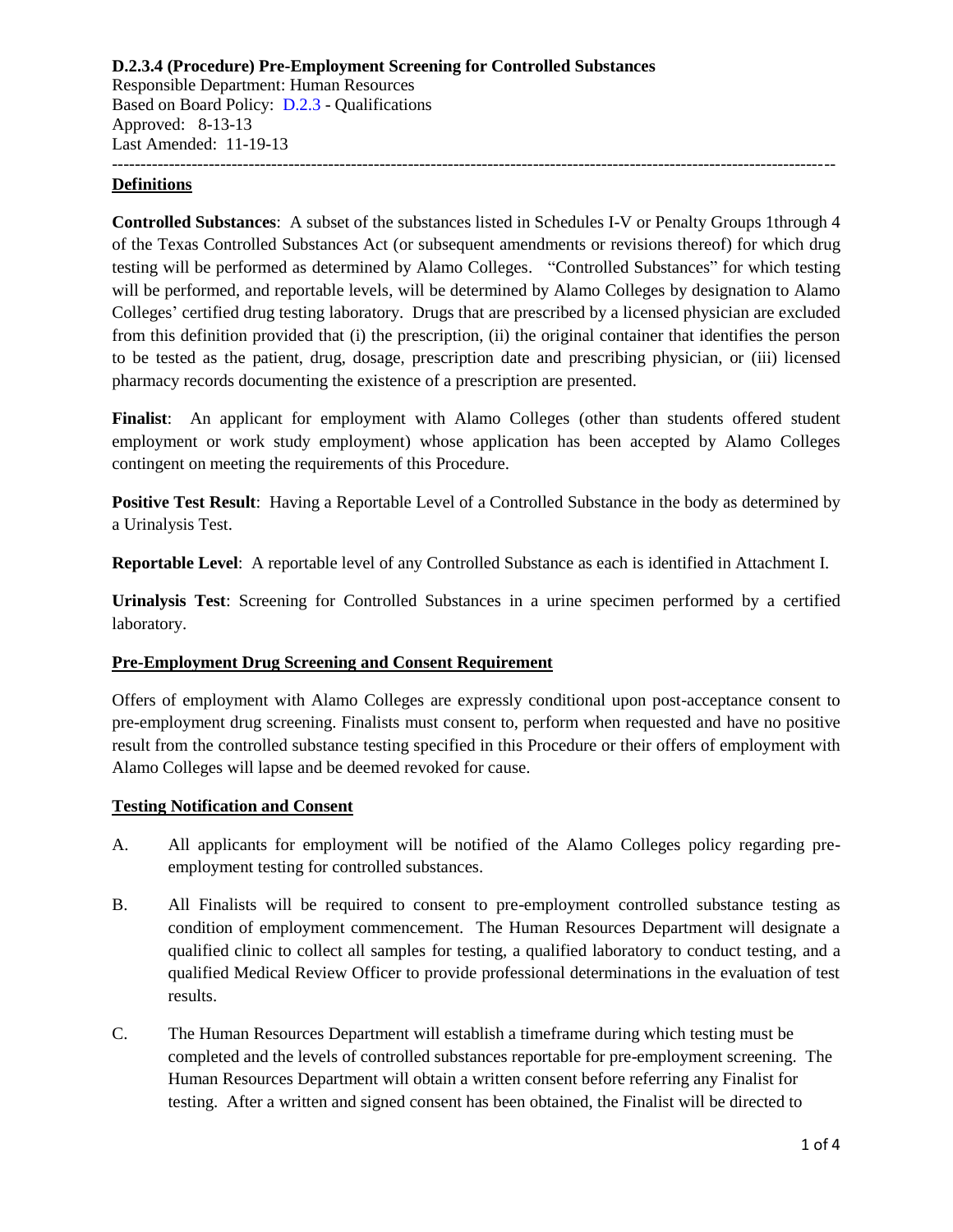report for testing within a specified timeframe. Any Finalist who fails to report for testing within the specified timeframe, to provide written consent to testing, or to submit to testing for controlled substances at the time of pre-employment controlled substance screening will be disqualified from all employment with the College District for twelve (12) months.

- D. No Finalist will be allowed to commence work until the pre-employment controlled substance test results are completed. The Staffing Director of the Human Resources Department will be notified either that the Finalist has completed testing and may begin work or that the Finalist has been disqualified.
- E. Refusal to provide written consent to pre-employment testing for controlled substances, to present evidence of a prescription for a Controlled Substance for which a positive test result has been obtained, or to submit to testing for controlled substances at the time of the pre-employment screening will disqualify the Finalist from employment previously offered and from all employment with the College District for twelve (12) months.
- F. Testing may only be performed by the clinic designated by the Human Resources Department and only with the written consent of the Finalist being tested.

### **Testing Procedure**

- A. Any Finalist taking a medication prescribed by a licensed physician are required to declare any medications taken and/or prescribed for consideration in the evaluation of test results.
- B. After a Finalist provides the Human Resources Department with a signed consent to undergo testing for controlled substances, it will be retained by the Human Resources Department. A urine sample will be taken at the designated clinic under appropriate collection procedures. The specimen will be maintained under chain of custody procedure by the designated clinic and laboratory performing actual sample analysis. All specimens testing positive for the presence of controlled substances will be promptly re-tested by means of gas chromatography/mass spectrograph. Thereafter, the Medical Review Officer will evaluate any positive results to affirm the findings, to include review of evidence that drugs for which positive test results were obtained were prescribed to the Finalist by a physician.
- C. The final results of testing will be delivered to the Staffing Director of the Human Resources Department as positive or negative for controlled substances.
- D. Testing laboratory results will be maintained by the clinic for the period required by applicable regulations and procedures as a testing record. Alamo Colleges will not maintain the testing record.
- E. If a Finalist tests positive, the Staffing Director of the Human Resources Department will notify the Finalist that he/she will not be further considered for employment or assignment with the College District in any capacity for twelve (12) months. This period may be shortened by the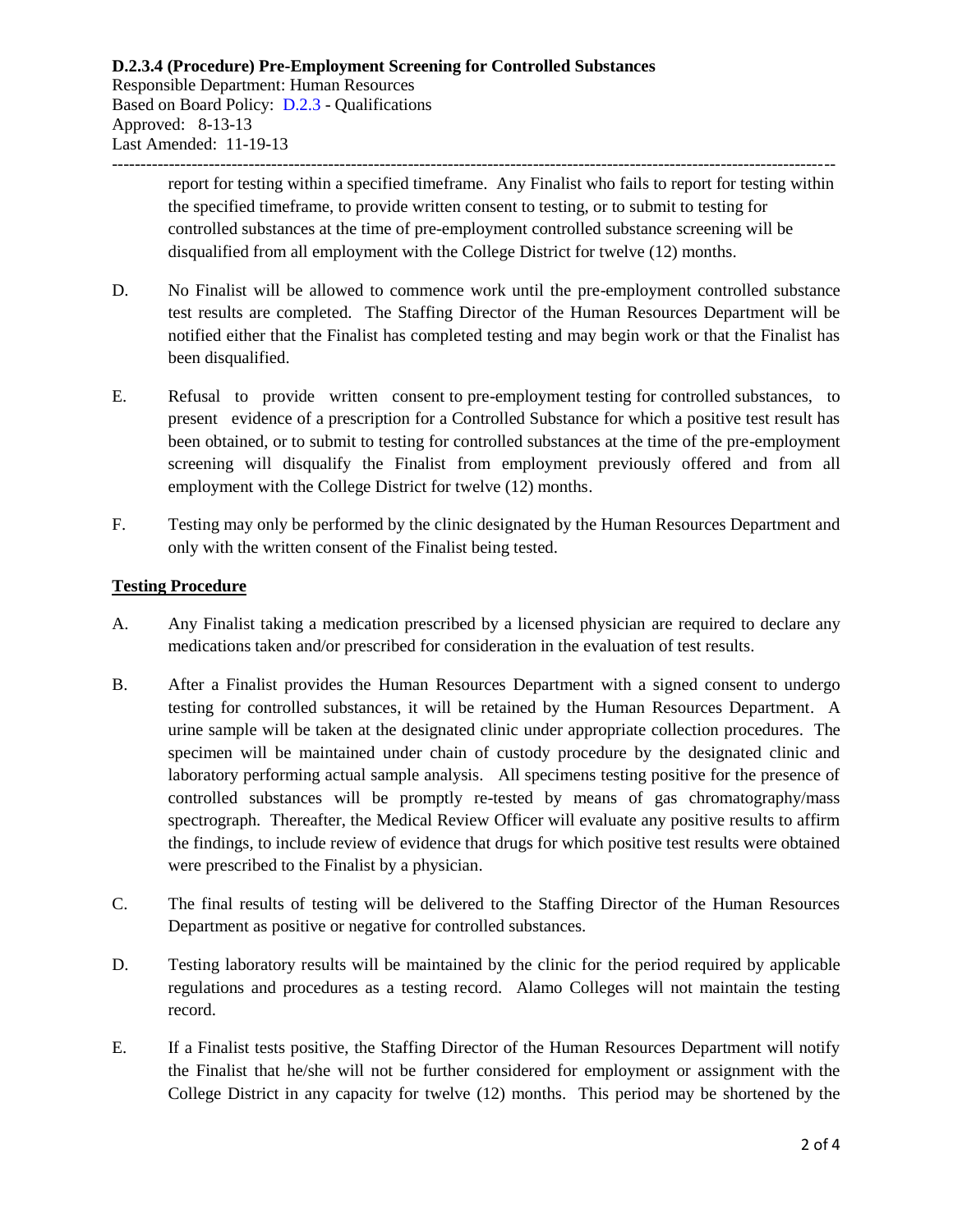Chancellor, but only upon a discretionary finding of compelling good cause. Individuals disputing or seeking information regarding positive test results will be referred to the testing laboratory or Medical Review Officer. The Staffing Director will notify the hiring department that the clearance process has not been successful and that the contingent offer to the Finalist has been retracted.

### **Confidentiality**

The results of all controlled substance tests are confidential, subject to legal process, and may not be provided to anyone outside of the Alamo Colleges other than the personnel of the designated clinic and testing laboratory, and the Medical Review Officer, involved in the testing process. Access to information by Alamo Colleges employees will be on a strict, business-related, need-to-know basis, and must be approved by the Associate Vice Chancellor for Human Resources and Organizational Development. Failure to maintain confidential information regarding test results may result in disciplinary action, up to and including the termination, of any individual who fails to comply with this requirement.